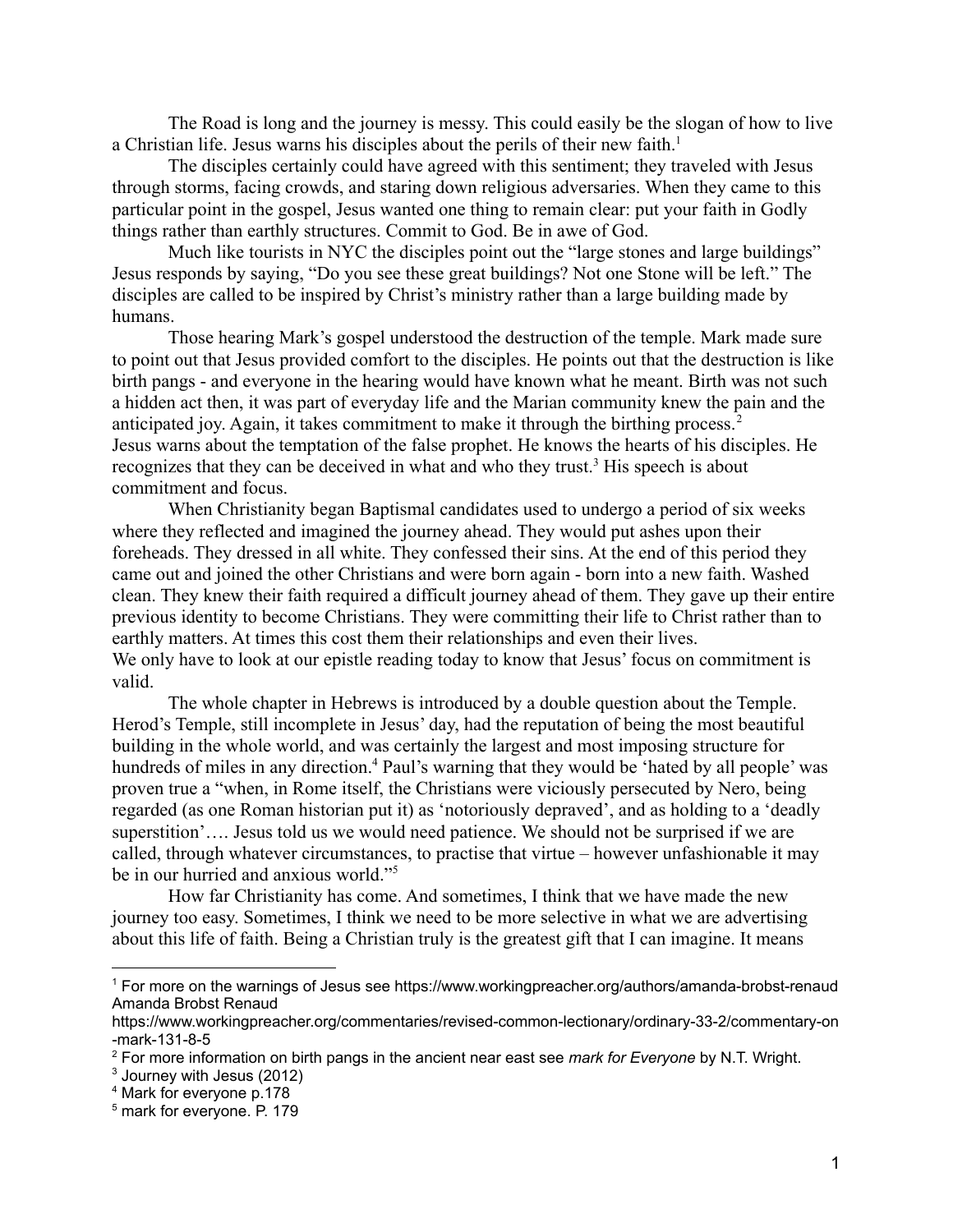understanding in Our hearts that the one true God, the Holy one, the Almighty, gave up His life, his son's life to be part of us. It means experiencing the greatest love story ever told. Eternal love. Everlasting commitment.

While it can be tempting to choose secular choices, flashy, easier faith. I have seen and heard the commitment at Saint Dunstan's. I recognize that you know the necessity of committing to God's way. Jesus says stay committed while not providing a timeline this is a parallel to church work we have dreams without a timeline.<sup>6</sup>

Yet this road is messy. Sometimes our friends think we are odd because of our faith. On Christmas Eve when they are (quite enviably in some ways) tucked in with their children reading How the Grinch Stole Christmas, we are facing the elements and singing in a room lit with candles. When they are hunting for Easter Eggs we approach the altar proclaiming that we are going to eat someone's body and drink his blood. Because he brutally died for us and came back to life.

As Christians, as Episcopalians, we profess our love of God with our continual commitment. This yes to God means that we must say no to other activities.

Being a Christian means sharing our talents. These past months, I saw the committee of the Street of Shops spend hours in order for community members to gather with each other while shopping and eating cookies. I noted the talents of people as they talked with the Health Committee and The Fire Marshall. I saw the labor of those preparing a joyous evening of entertainment. The next morning arrived and some of those same people were helping with a lively All Saints Parade and later a moving mass. This experience showcases the commitment of this church to its purpose of loving God.

The time commitment that many of you make at this church is encouraging. In October and September I was attending Bible Studies, and you took time to meet with each other and deepen your understanding of scripture. Talented leaders prepared these gatherings and your deep commitment was an investment into your faith and this community.

We see in our scriptures a lesson on dedication. Jesus continues to remind his disciples of the importance of their commitments. You have heard them reiterated in the epistle reading. Yet the last of these commitments is equally powerful: the treasure.

How a church spends their money reveals their priorities. I continue to be encouraged by the generosity of this church. For example, going above the budget to provide for major maintenance of the church and for hurricane relief. When I heard the stewardship testimonials I witnessed how these gifts came out of humble faith rather than guilt. This only happens with our commitment.

Going back to the street of Shops, I want to lift up the dinner. Your commitment of time and talent were on display. Your generosity and joy were also evident. You all were willing to pay to have dinner with your clergy so we can support outreach ministries of the church. Your generosity is an inspiration.

Today, when we bring our pledges and offerings forward, let us do so with joy. We are committed to the Lord. Let us remember the words of the Psalmist, "We will bless the Lord who gives us counsel; my heart teaches me, night after night. We have set the Lord always before us ;

<sup>6</sup> https://www.workingpreacher.org/authors/amanda-brobst-renaud Amanda Brobst Renaud

https://www.workingpreacher.org/commentaries/revised-common-lectionary/ordinary-33-2/commentary-on -mark-131-8-5